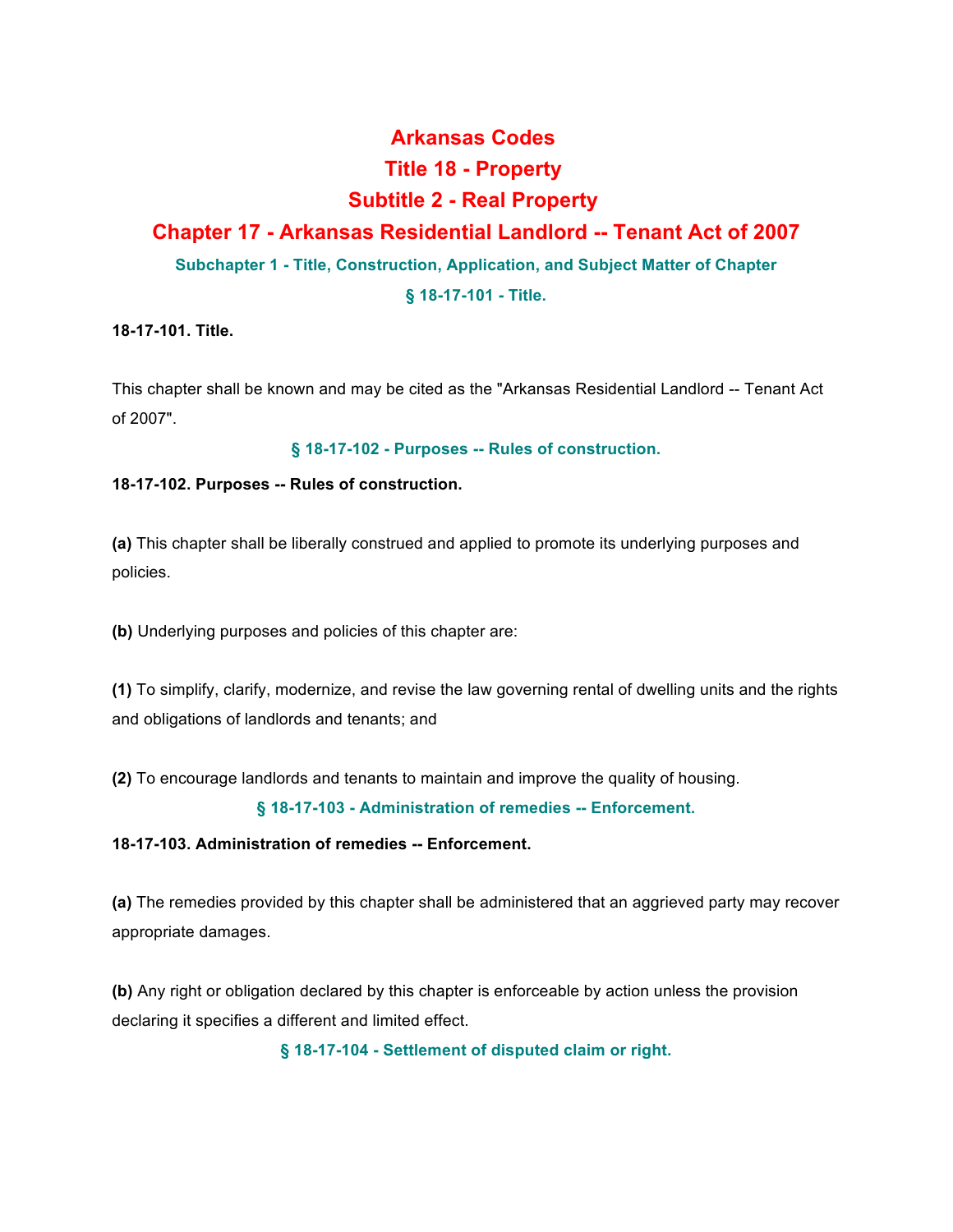#### **18-17-104. Settlement of disputed claim or right.**

A claim or right arising under this chapter or on a rental agreement, if disputed in good faith, may be settled by agreement.

#### **Subchapter 2 - Scope and Jurisdiction**

#### **§ 18-17-201 - Territorial application.**

#### **18-17-201. Territorial application.**

This chapter applies to, regulates, and determines rights, obligations, and remedies under a rental agreement, wherever made, for a dwelling unit located within this state.

#### **§ 18-17-202 - Exclusions from application of chapter.**

#### **18-17-202. Exclusions from application of chapter.**

The following arrangements are not governed by this chapter:

**(1)** Residence at an institution, public or private, if incidental to detention or the provision of medical, geriatric, educational, counseling, religious, or similar service;

**(2)** Occupancy under a contract of sale of a dwelling unit or the property of which it is a part, if the occupant is the purchaser or a person who succeeds to his or her interest;

**(3)** Occupancy by a member or a fraternal or social organization in the portion of a structure operated for the benefit of the organization;

**(4)** Transient occupancy in a hotel, motel, or other accommodations subject to any sales tax on lodging;

**(5)** Occupancy by an employee of a landlord whose right to occupancy is conditional upon employment in and about the premises;

**(6)** Occupancy by an owner of a condominium unit or a holder of a proprietary lease in a cooperative;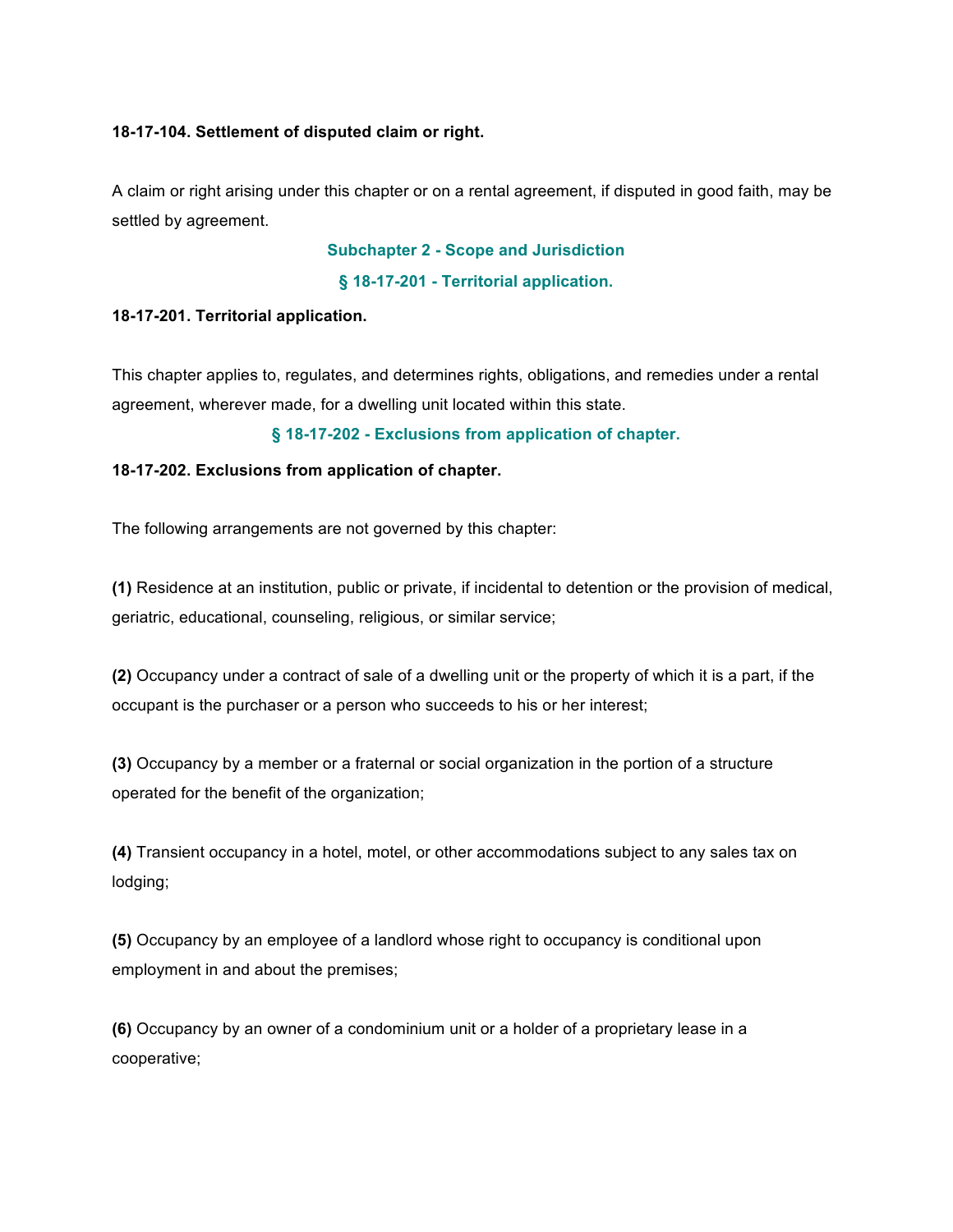**(7)** Occupancy under a rental agreement covering the premises used by the occupant primarily for agricultural purposes; and

**(8)** Residence, whether temporary or not, at a public or private charitable or emergency protective shelter.

#### **§ 18-17-203 - Jurisdiction and service of process.**

#### **18-17-203. Jurisdiction and service of process.**

The district court or appropriate court of this state shall exercise jurisdiction over any landlord with respect to any conduct in this state governed by this chapter or with respect to any claim arising from a transaction subject to this chapter.

## **Subchapter 3 - General Definitions and Principles of Interpretation -- Notice § 18-17-301 - General definitions.**

#### **18-17-301. General definitions.**

As used in this chapter:

**(1)** "Action" means a recoupment, counterclaim, suit in equity, and any other proceeding in which rights are determined, including without limitation an action for possession;

**(2)** "Building and housing codes" means any law, ordinance, or governmental regulation concerning fitness for habitation, or the construction, maintenance, operation, occupancy, use, or appearance of any premises or dwelling unit;

**(3) (A)** "Dwelling unit" means a structure or the part of a structure that is used as a home, residence, or sleeping place by one (1) person who maintains a household or by two (2) or more persons who maintain a common household and includes landlord-owned mobile homes.

**(B)** Property that is leased for the exclusive purpose of being renovated by the lessee is not considered a dwelling unit within the meaning of this chapter;

**(4)** "Good faith" means honesty in fact in the conduct of the transaction concerned;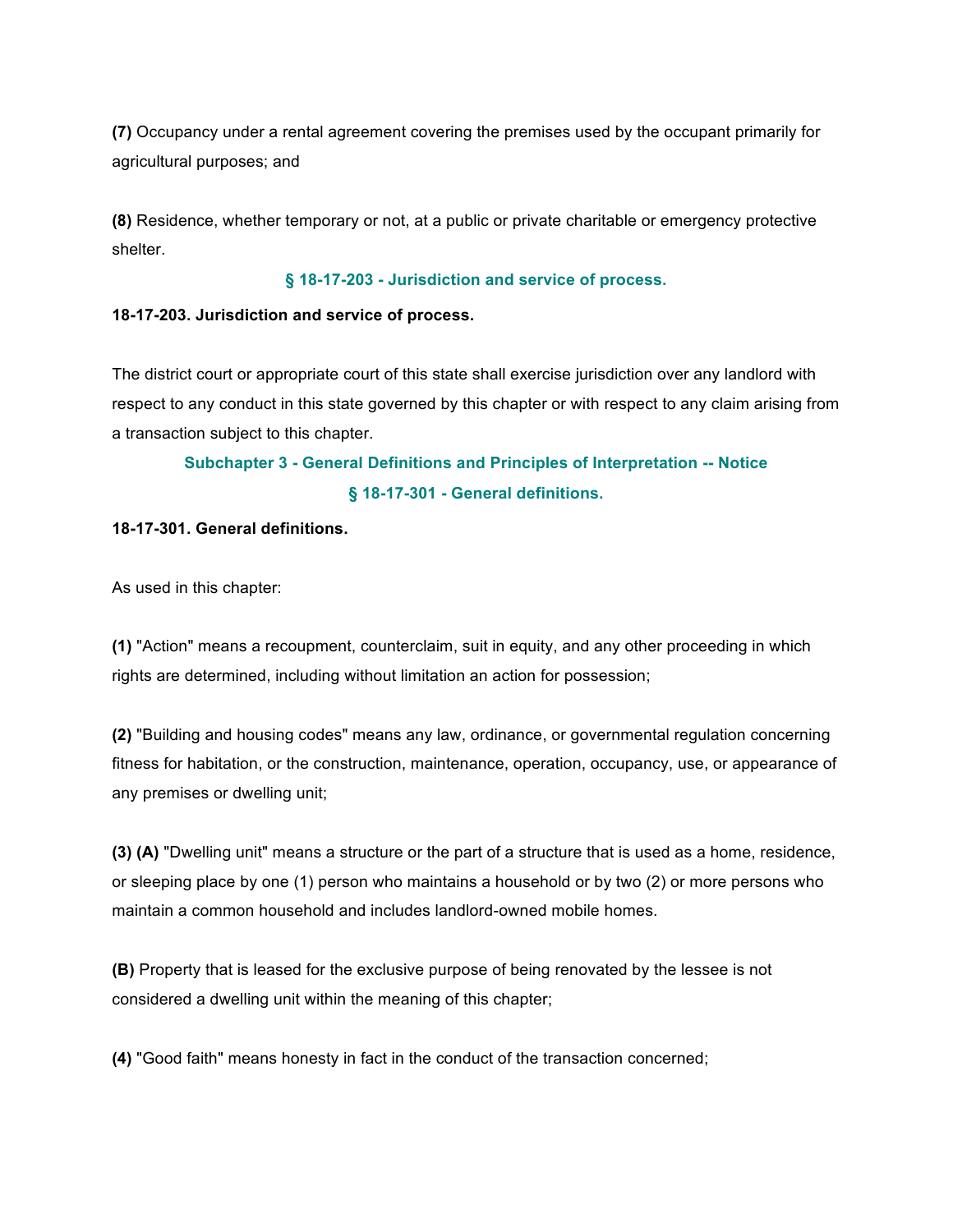**(5)** "Landlord" means the owner, lessor, or sublessor of the premises, and it also means a manager of the premises who fails to disclose as required by this subchapter;

**(6)** "Organization" means a corporation, government, governmental subdivision or agency, business trust, estate, trust, partnership or association, two (2) or more persons having a joint or common interest, and any other legal or commercial entity;

**(7) (A)** "Owner" means one (1) or more persons, jointly or severally, in whom is vested all or part of:

**(i)** The legal title to property; or

**(ii)** All or part of the beneficial ownership and a right to present use and enjoyment of the premises.

**(B)** "Owner" includes, but is not limited to, a mortgagee in possession;

**(8)** "Person" means an individual or organization;

**(9)** "Premises" means a dwelling unit and the structure of which it is a part and facilities and appurtenances therein and grounds, areas, and facilities held out for the use of tenants generally or whose use is promised to the tenant;

**(10)** "Rent" means the consideration payable for use of the premises, including late charges whether payable in lump sum or periodic payments, excluding security deposits or other charges;

**(11)** "Rental agreement" means all agreements, written or oral, and valid rules adopted under this subchapter embodying the terms and conditions concerning the use and occupancy of a dwelling unit and premises;

**(12)** "Roomer" means a person occupying a dwelling unit:

**(A)** That does not include the following facilities provided by the landlord:

**(i)** Toilet;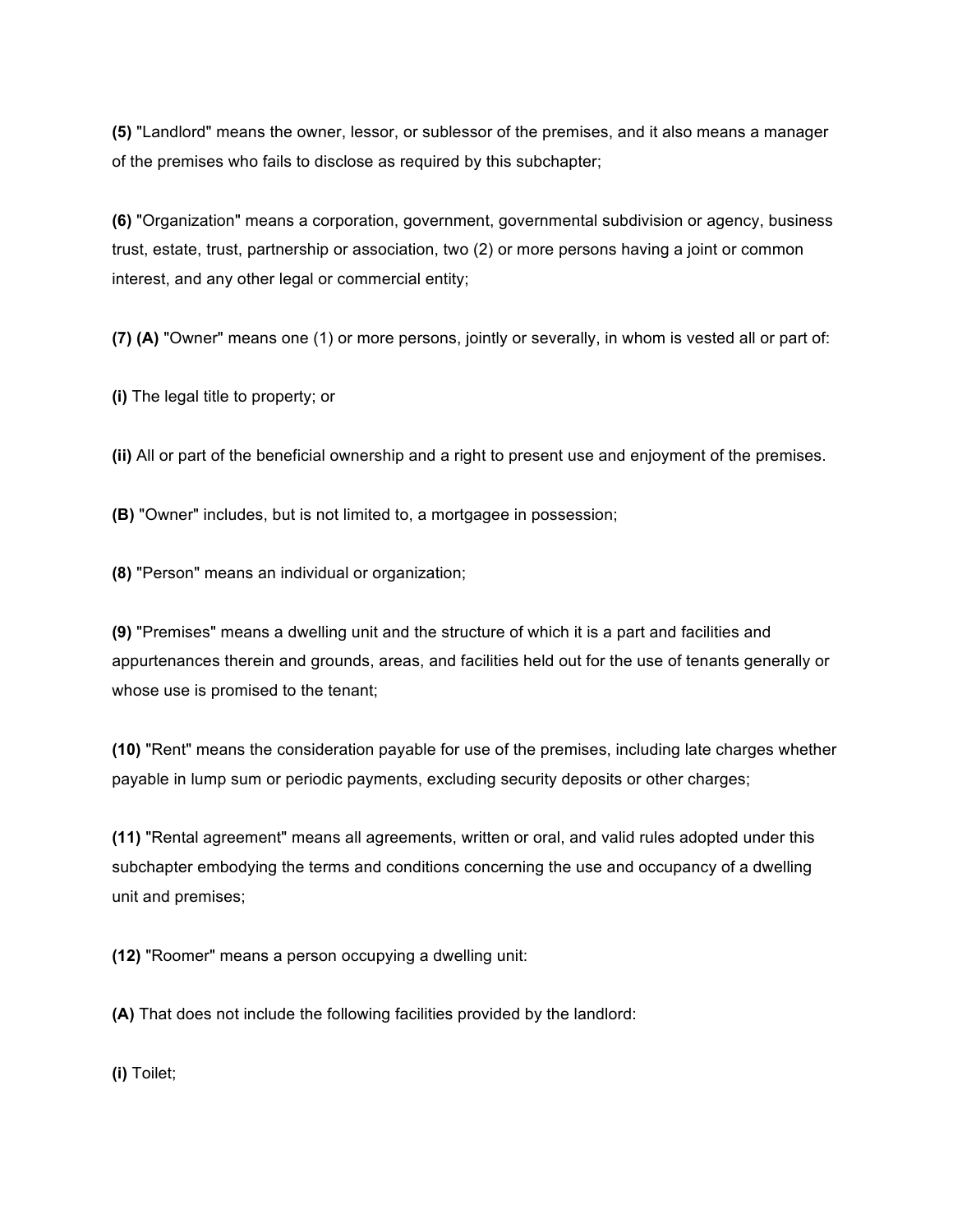**(ii)** Bathtub or shower;

**(iii)** Refrigerator;

**(iv)** Stove; and

**(v)** Kitchen sink; and

**(B)** Where one (1) or more of these facilities are used in common by occupants in the structure;

**(13)** "Security deposit" means a monetary deposit from the tenant to the landlord to secure the full and faithful performance of the terms and conditions of the rental agreement as provided in this chapter;

**(14) (A)** "Single family residence" means a structure maintained and used as a single dwelling unit.

**(B)** Notwithstanding that a dwelling unit shares one (1) or more walls with another dwelling unit, it is a single family residence if it has direct access to a street or thoroughfare and shares neither heating facilities, hot water equipment, nor any other essential facility or service with any other dwelling unit;

**(15)** "Tenant" means a person entitled under a rental agreement to occupy a dwelling unit to the exclusion of others; and

**(16)** "Willful" means an intentional attempt to avoid obligations under the rental agreement or the provisions of this chapter.

## **§ 18-17-302 - Obligation of good faith.**

## **18-17-302. Obligation of good faith.**

Every duty under this chapter and every act that shall be performed as a condition precedent to the exercise of a right or remedy under this chapter imposes an obligation of good faith in its performances or enforcement.

**§ 18-17-303 - Notice.**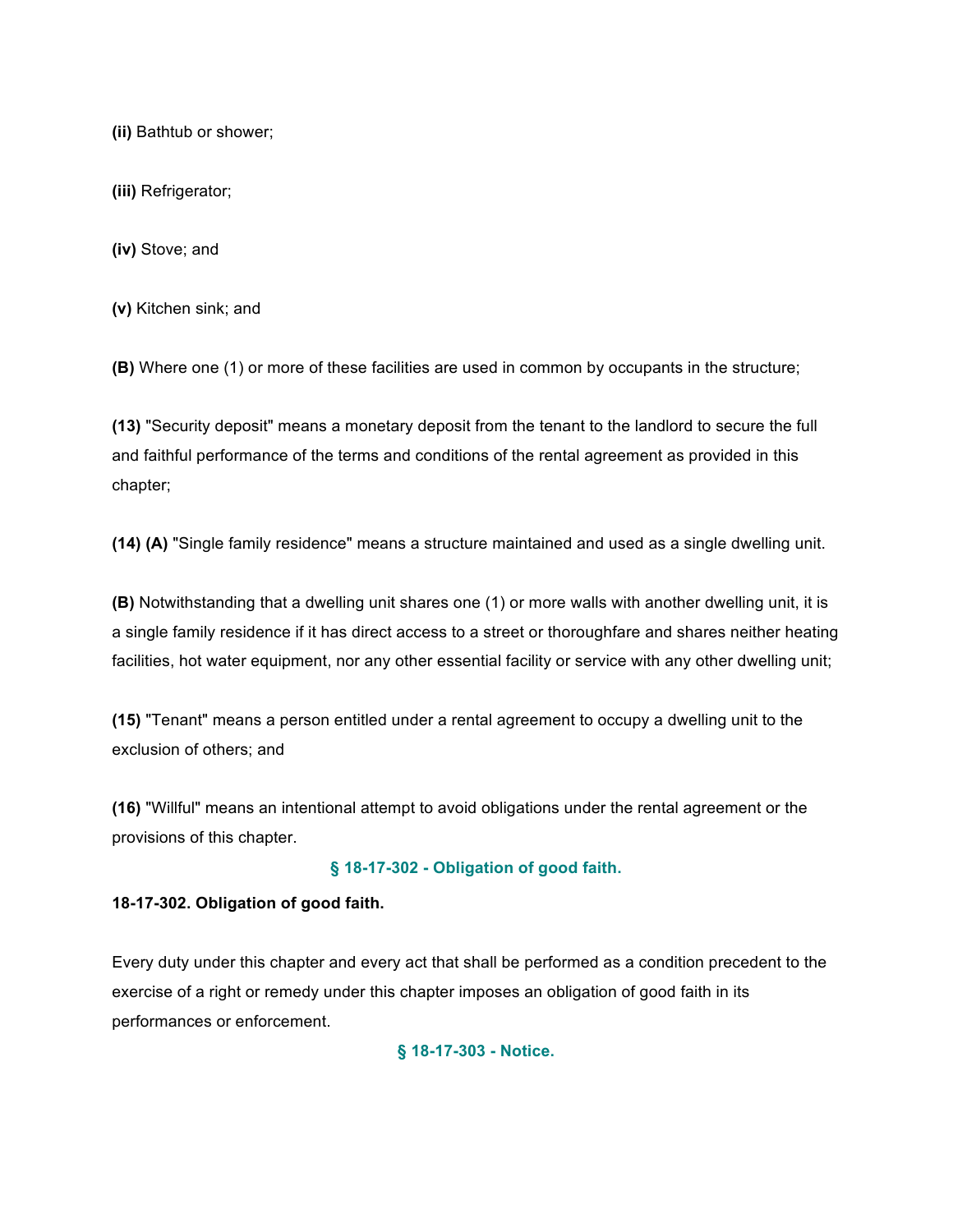#### **18-17-303. Notice.**

**(a) (1)** A person has notice of a fact if:

**(A)** The person has actual knowledge of it;

**(B)** The person has received a notice or notification of it; or

**(C)** From all the facts and circumstances known to him or her at the time in question, he or she has reason to know that it exists.

**(2)** A person knows or has knowledge of a fact if he or she has actual knowledge of it.

**(b) (1)** A person notifies or gives a notice or notification to another person by taking steps reasonably calculated to inform the other in ordinary course whether or not the other actually comes to know of it.

**(2)** A person receives a notice or notification when:

**(A)** It comes to his or her attention; or

**(B)** In the case of the landlord, it is delivered at the place of business of the landlord through which the rental agreement was made or at any place held out by the landlord as the place for receipt of the communication; or

**(C) (i)** In the case of the tenant, it is delivered in hand to the tenant or mailed by registered or certified mail to the tenant at the place held out by him or her as the place for receipt of the communication, or in the absence of the designation, to the tenant's last known place of residence.

**(ii)** Proof of mailing pursuant to this subsection constitutes notice without proof of receipt.

**(c)** Notice, knowledge, or a notice or notification received by an organization is effective for a particular transaction from the time it is brought to the attention of the individual conducting that transaction, and in any event from the time it would have been brought to the individual's attention if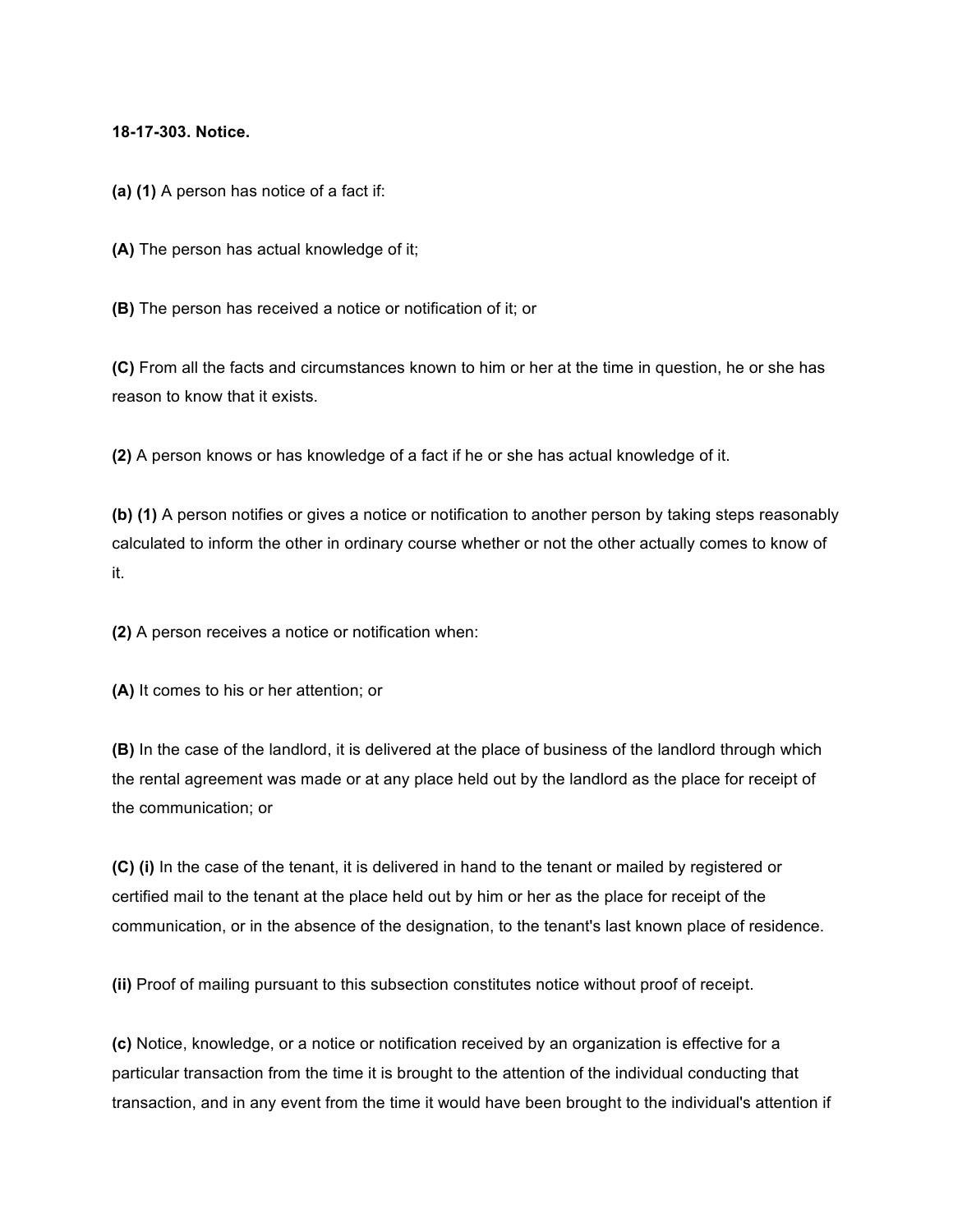the organization had exercised reasonable diligence.

**(d)** The time within which an act is to be done shall be computed by reference to the Arkansas Rules of Civil Procedure.

#### **Subchapter 4 - General Provisions**

#### **§ 18-17-401 - Terms and conditions of rental agreement.**

#### **18-17-401. Terms and conditions of rental agreement.**

**(a)** A landlord and a tenant may include in a rental agreement terms and conditions not prohibited by this chapter or other rule of law, including, but not limited to, rent, term of the agreement, and other provisions governing the rights and obligations of the parties.

**(b) (1)** Rent is payable without demand or notice at the time and place agreed upon by the parties.

**(2)** Unless the tenant is otherwise notified in writing, rent is payable at the dwelling unit and periodic rent is payable at the beginning of any term of one (1) month or less and otherwise in equal monthly installments at the beginning of each month.

**(c)** Unless the rental agreement fixes a definite term, the tenancy is week to week in case of a roomer who pays weekly rent and in all other cases month to month.

**Subchapter 5 - Landlord Obligations**

**§ 18-17-501 - Security deposits.**

**18-17-501. Security deposits.**

Section 18-16-301 et seq. shall determine:

**(1)** Whether a security deposit is required under this chapter; and

**(2)** The rights, duties, and remedies of a landlord and tenant concerning a security deposit.

#### **Subchapter 6 - Tenant Obligations**

**§ 18-17-601 - Tenant to maintain dwelling unit.**

**18-17-601. Tenant to maintain dwelling unit.**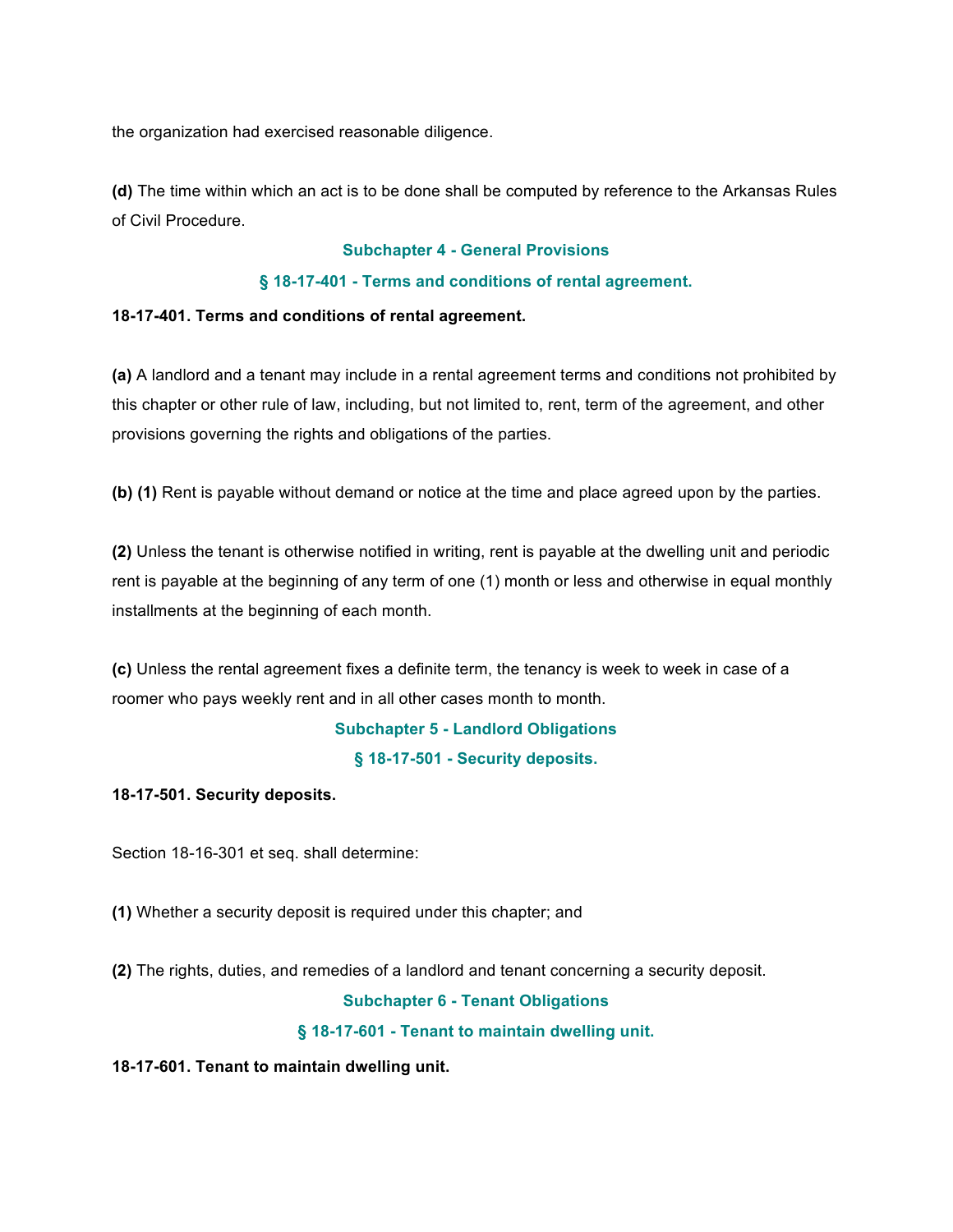A tenant shall:

**(1)** Comply with all obligations primarily imposed upon tenants by applicable provisions of building and housing codes materially affecting health and safety;

**(2)** Keep the dwelling unit and that part of the premises that he or she uses reasonably safe and reasonably clean;

**(3)** Dispose from his or her dwelling unit all ashes, garbage, rubbish, and other waste in a reasonably clean and safe manner;

**(4)** Keep all plumbing fixtures in the dwelling unit or used by the tenant reasonably clean;

**(5)** Use in a reasonable manner all electrical, plumbing, sanitary, heating, ventilating, air conditioning, and other facilities and appliances, including elevators in the premises;

**(6)** Not deliberately or negligently destroy, deface, damage, impair, or remove any part of the premises or knowingly permit any person to do so who is on the premises with the tenant's permission or who is allowed access to the premises by the tenant;

**(7)** Conduct himself or herself and require other persons on the premises with the tenant's permission or who are allowed access to the premises by the tenant to conduct themselves in a manner that will not disturb other tenant's peaceful enjoyment of the premises; and

**(8)** Comply with the lease and rules that are enforceable pursuant to this subchapter.

#### **§ 18-17-602 - Access.**

#### **18-17-602. Access.**

**(a)** A tenant shall not unreasonably withhold consent to the landlord to enter into the dwelling unit in order to inspect the premises, make necessary or agreed repairs, decorations, alterations, or improvements, supply necessary or agreed services, investigate possible rule or lease violations, investigate possible criminal activity, or exhibit the dwelling unit to prospective or actual purchasers, mortgagees, tenants, workers, or contractors.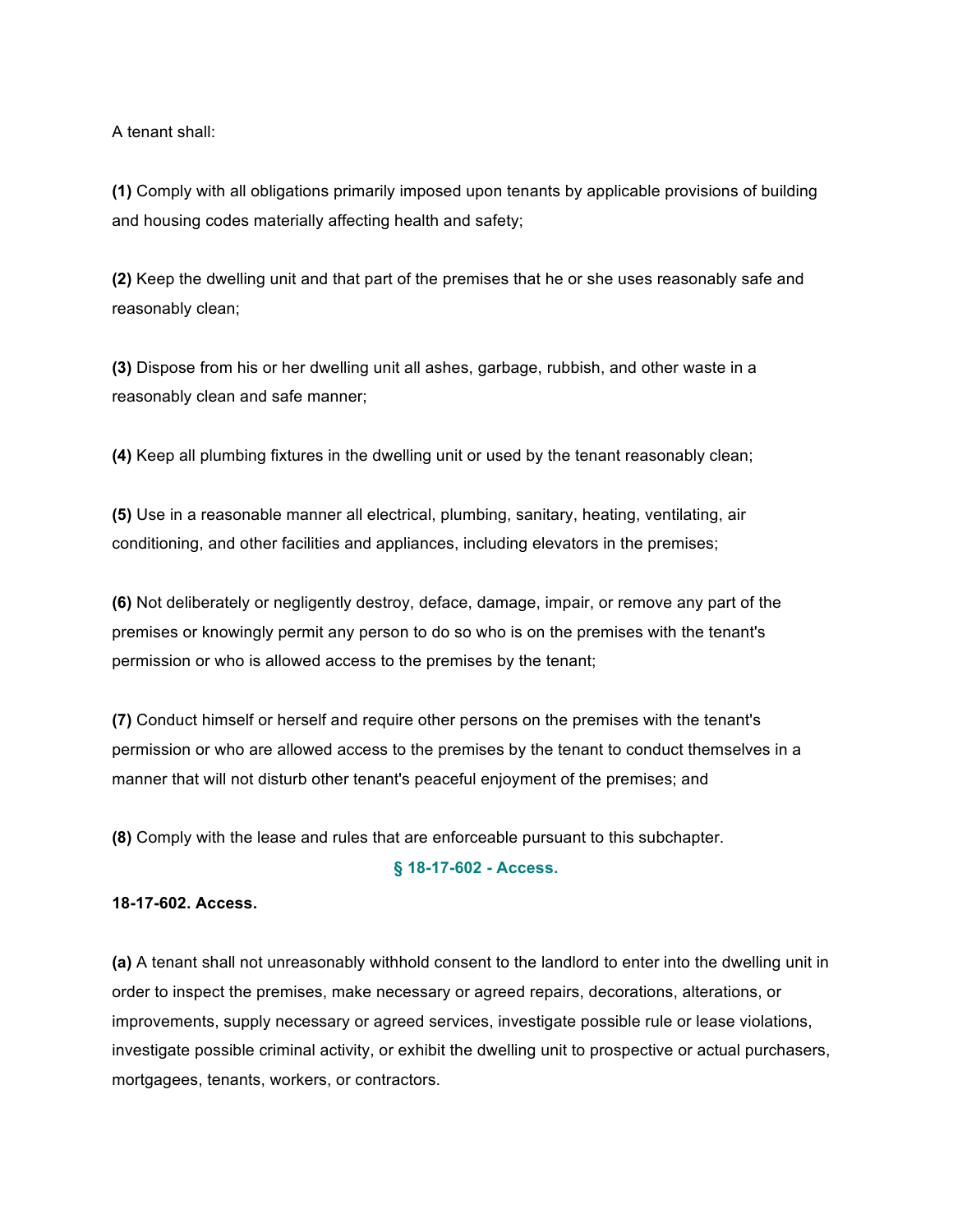**(b)** A tenant shall not change locks on the dwelling unit without the permission of the landlord.

**§ 18-17-603 - Tenant to use and occupy.**

#### **18-17-603. Tenant to use and occupy.**

Unless otherwise agreed, a tenant shall occupy his or her dwelling unit only as a dwelling unit and shall not conduct or permit any illegal activities thereon.

#### **Subchapter 7 - Landlord Remedies**

## **§ 18-17-701 - Noncompliance with rental agreement -- Failure to pay rent -- Removal of evicted tenant's personal property.**

**18-17-701. Noncompliance with rental agreement -- Failure to pay rent -- Removal of evicted tenant's personal property.**

**(a) (1)** Except as provided in this chapter, if there is a noncompliance by the tenant with the rental agreement, the landlord may deliver a written notice to the tenant specifying the acts and omissions constituting the noncompliance and that the rental agreement will terminate upon a date not less than fourteen (14) days after receipt of the notice, if the noncompliance is not remedied in fourteen (14) days.

**(2)** The rental agreement shall terminate as provided in the notice unless the noncompliance is remediable by repairs or otherwise and the tenant adequately remedies the noncompliance before the date specified in the notice.

**(b)** If rent is unpaid when due and the tenant fails to pay rent within five (5) days from the date due, the landlord may terminate the rental agreement.

**(c) (1)** Except as provided in this chapter, the landlord may recover actual damages and obtain injunctive relief, judgments, or evictions in circuit court or district court without posting bond for any noncompliance by the tenant with the rental agreement.

**(2)** If the tenant's noncompliance is willful other than nonpayment of rent, the landlord may recover reasonable attorney's fees, provided the landlord is represented by an attorney.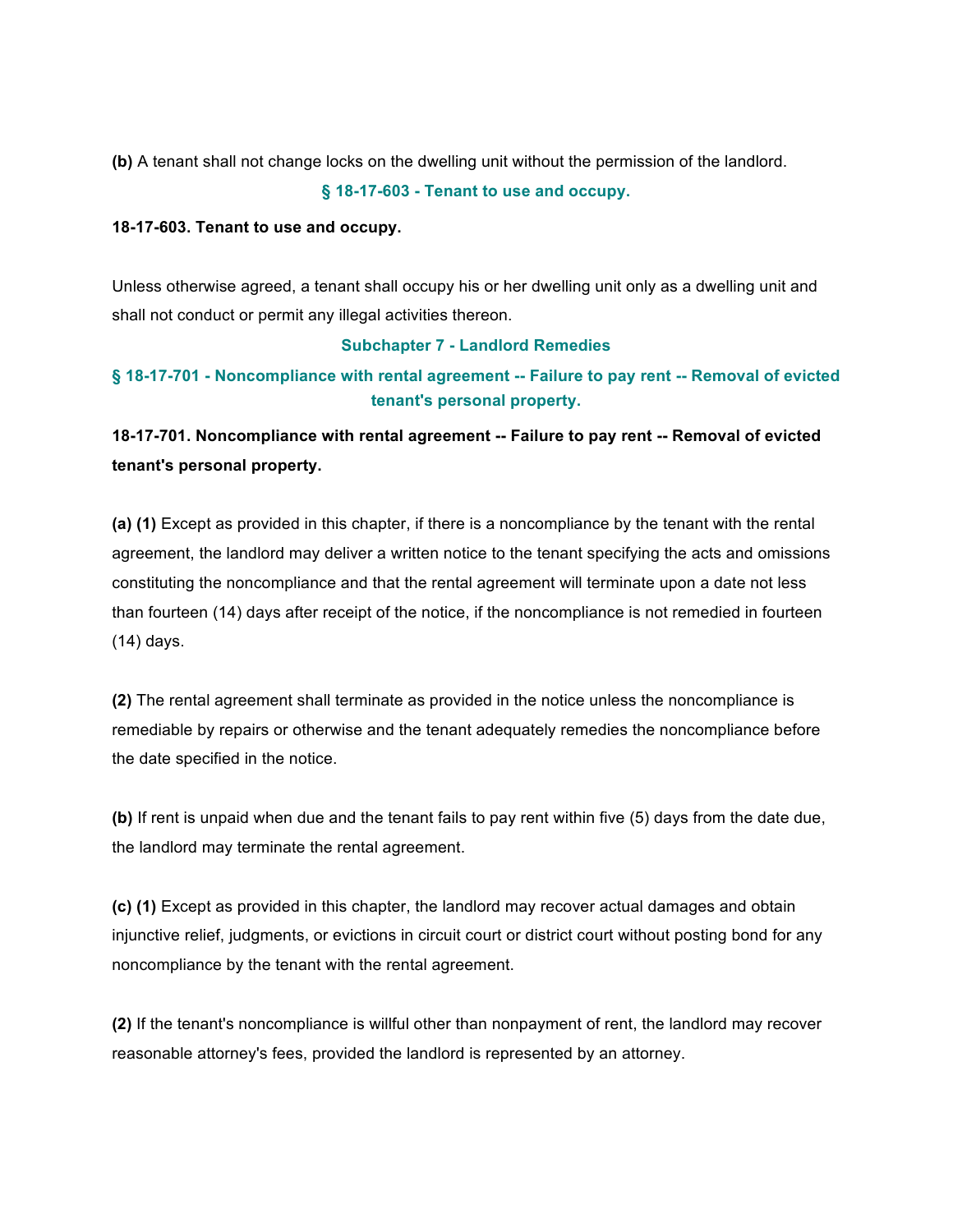**(3)** If the tenant's nonpayment of rent is not in good faith, the landlord is entitled to reasonable attorney's fees, provided the landlord is represented by an attorney.

#### **§ 18-17-702 - Noncompliance affecting health and safety.**

#### **18-17-702. Noncompliance affecting health and safety.**

**(a) (1)** If there is noncompliance by the tenant with 18-17-601 materially affecting health and safety that may be remedied by repair, replacement of a damaged item, or cleaning, and the tenant fails to comply as promptly as conditions require in case of emergency or within fourteen (14) days after written notice by the landlord specifying the noncompliance and requesting that the tenant remedy it within that period of time, the landlord may enter the dwelling unit and cause the work to be done in a workmanlike manner.

**(2)** The tenant shall reimburse the landlord for the cost of the work.

**(3)** In addition, the landlord shall have the remedies available under this chapter.

**(b)** If there is noncompliance by the tenant with this chapter materially affecting health and safety other than as stated in subsection (a) of this section, and the tenant fails to comply as promptly as conditions require in case of emergency or within fourteen (14) days after written notice by the landlord if it is not an emergency, specifying the noncompliance and requesting that the tenant remedy within that period of time, the landlord may terminate the rental agreement.

#### **§ 18-17-703 - Remedy after termination.**

**18-17-703. Remedy after termination.**

If the rental agreement is terminated, the landlord has a right to possession and for rent and a separate claim for actual damages for breach of the rental agreement and reasonable attorney's fees.

#### **§ 18-17-704 - Periodic tenancy -- Holdover remedies.**

#### **18-17-704. Periodic tenancy -- Holdover remedies.**

**(a)** The landlord or the tenant may terminate a week-to-week tenancy by a written notice given to the other at least seven (7) days before the termination date specified in the notice.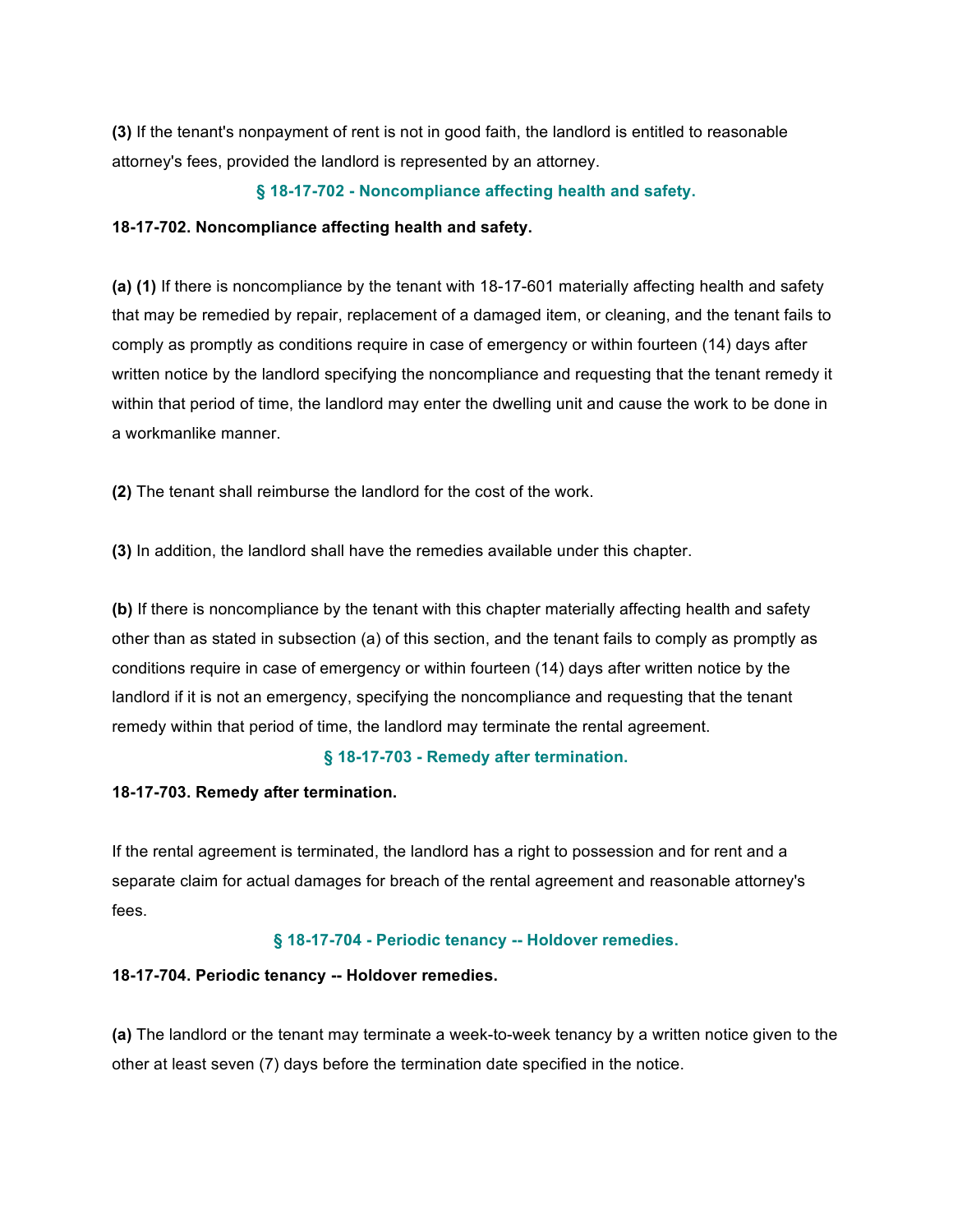**(b)** The landlord or the tenant may terminate a month-to-month tenancy by a written notice given to the other at least thirty (30) days before the termination date specified in the notice.

**(c) (1)** If the tenant remains in possession without the landlord's consent after expiration of the term of the rental agreement or its termination, the landlord may bring an action for possession.

**(2)** If the holdover is not in good faith, the landlord may recover reasonable attorney's fees.

**(3)** If the tenant's holdover is a willful violation of the provisions of this chapter or the rental agreement, the landlord may also recover an amount not more than three (3) months periodic rent or twice the actual damages sustained by him or her, whichever is greater and reasonable attorney's fees.

**(4)** If the landlord consents to the tenant's continued occupancy, 18-17-401(c) applies.

#### **§ 18-17-705 - Landlord and tenant remedies for abuse of access.**

#### **18-17-705. Landlord and tenant remedies for abuse of access.**

**(a)** If the tenant refuses to allow lawful access, the landlord may obtain injunctive relief in district court without posting bond to compel access, or terminate the rental agreement.

**(b)** In either case the landlord may recover actual damages and reasonable attorney's fees.

#### **§ 18-17-706 - Payment of rent into court.**

**18-17-706. Payment of rent into court.**

In any action in which the landlord sues for possession and the tenant raises defenses or counterclaims under this chapter or the rental agreement:

**(1) (A) (i)** The tenant shall pay the landlord all rent that becomes due after the issuance of a written order requiring the tenant to vacate or show cause as rent becomes due.

**(ii)** The landlord shall provide the tenant with a written receipt for each payment except when the tenant pays by check.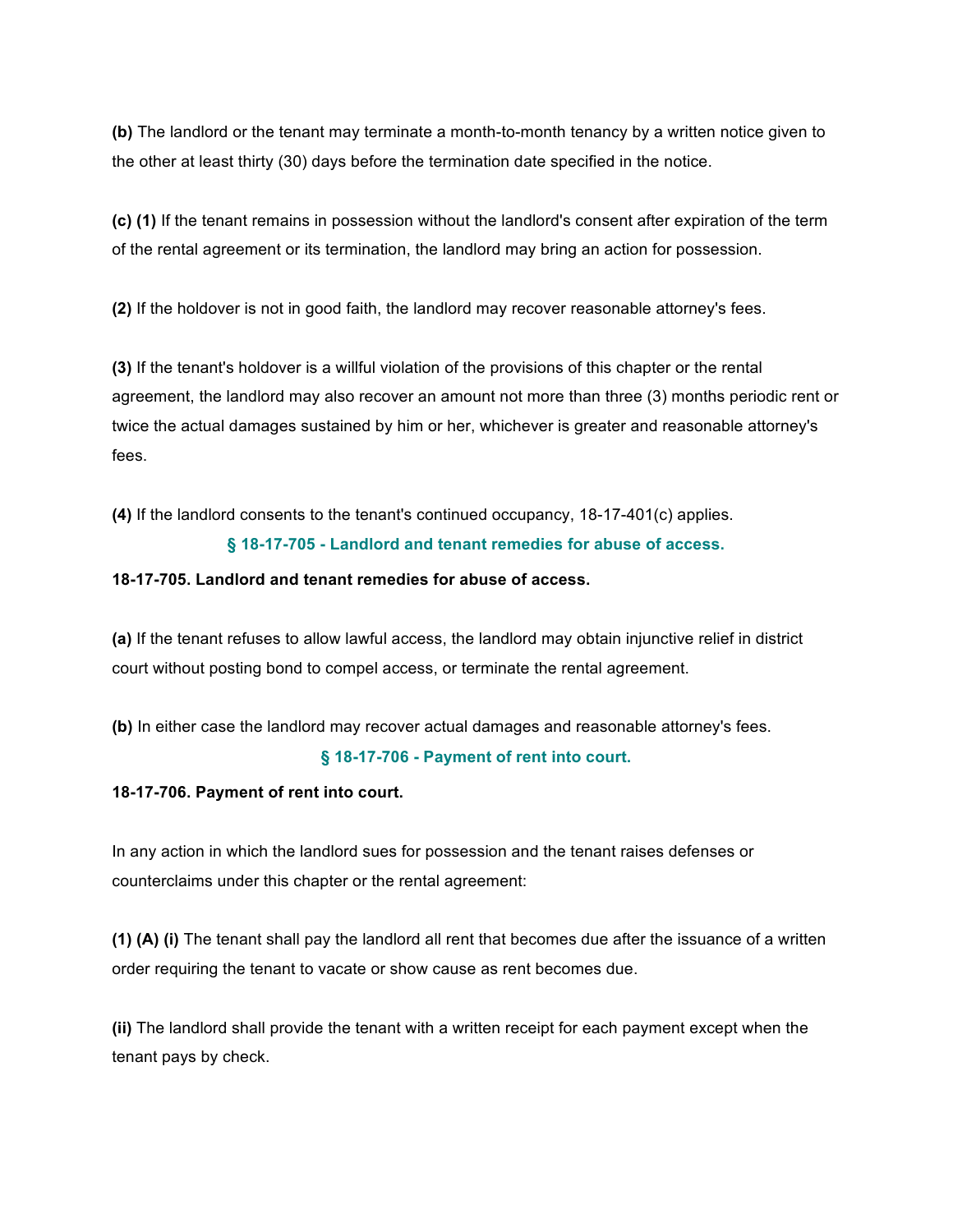**(B)** Rent shall not be abated for a condition caused by the deliberate or negligent act or omission of the tenant, a member of his or her family, or other person on the premises with his or her permission or who is allowed access to the premises by the tenant;

**(2)** The tenant shall pay the landlord all rent allegedly owed before the issuance of the order, provided that in lieu of the payment the tenant may be allowed to submit to the court a receipt or cancelled check, or both, indicating that payment has been made to the landlord;

**(3) (A)** Should the tenant not appear and show cause within ten (10) days, the court shall issue a writ of possession under this subchapter.

**(B) (i)** Should the tenant appear in response to the order and allege that rent due under subdivision (1) or (2) of this section has been paid, the court shall determine the issue.

**(ii)** If the tenant has failed to comply with subdivision (1) or (2) of this section, the court shall issue a writ of possession and the landlord shall be placed in full possession of the premises by the sheriff; and

**(4) (A)** If the amount of rent due is found at final adjudication to be less than alleged by the landlord, judgment shall be entered for the amount found due to the landlord.

**(B)** If the court finds at final adjudication that no rent is due and no damages are due the landlord, judgment shall be entered for the tenant.

#### **§ 18-17-707 - Bond on appeal and order staying execution.**

#### **18-17-707. Bond on appeal and order staying execution.**

**(a)** Upon appeal to the circuit court, the case shall be heard in a manner consistent with the rules of the circuit court as soon as is feasible after the appeal is docketed.

**(b) (1)** It is sufficient to stay execution of a judgment for possession that the tenant sign a bond that he or she will pay to the landlord the amount of rent, determined by the court in accordance with 18- 17-705 and 18-17-706, as it becomes due periodically after the judgment was entered.

**(2)** Any circuit judge shall order a stay of execution upon the bond.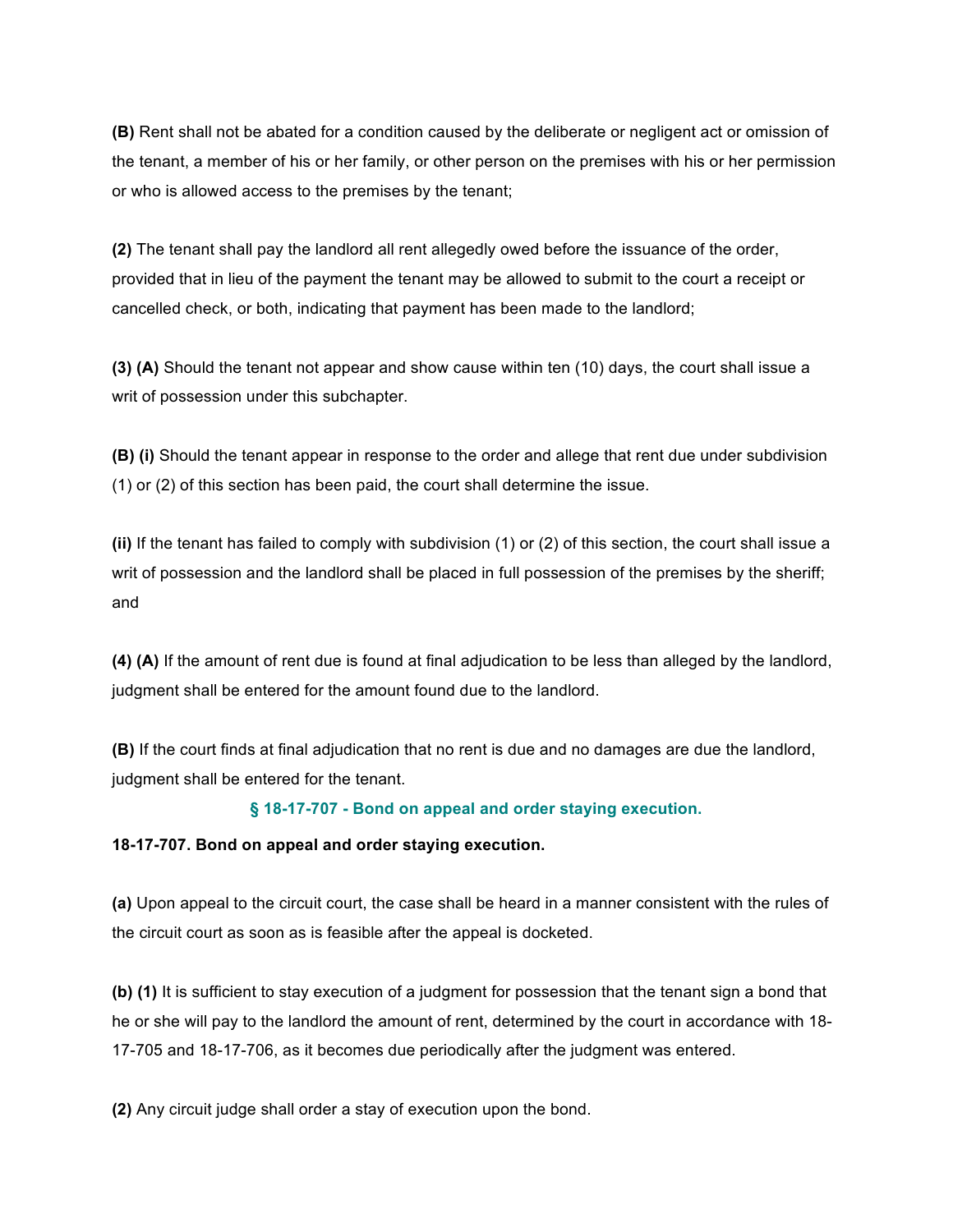**(c)** The bond by the tenant and the order staying execution may be substantially in the following form:

Click here to view form

**(d)** If the tenant fails to make a payment within five (5) days of the due date according to the bond and order staying execution, the clerk, upon application of the landlord, shall issue a writ of possession to be executed pursuant to 18-17-904.

> **Subchapter 8 - Miscellaneous § 18-17-801 - Severability.**

#### **18-17-801. Severability.**

If any provision of this chapter or the application thereof to any person or circumstance is held invalid, the invalidity does not affect other provisions or application of this chapter that may be given effect without the invalid provision or application, and to this end the provisions of this chapter are severable.

#### **§ 18-17-802 - Prior transactions.**

#### **18-17-802. Prior transactions.**

Transactions entered into before July 31, 2007, and not extended or renewed on or after that date, and the rights, duties, and interests flowing from them remain valid and may be terminated, completed, consummated, or enforced as required or permitted by any statute or other law amended or repealed by this chapter as though the repeal or amendment had not occurred.

#### **Subchapter 9 - Eviction Proceedings**

#### **§ 18-17-901 - Grounds for eviction of tenant.**

#### **18-17-901. Grounds for eviction of tenant.**

**(a)** A landlord or his or her agent may commence eviction proceedings against a tenant in a district court having jurisdiction over the eviction proceeding, when:

**(1)** The tenant fails or refuses to pay the rent when due or when demanded;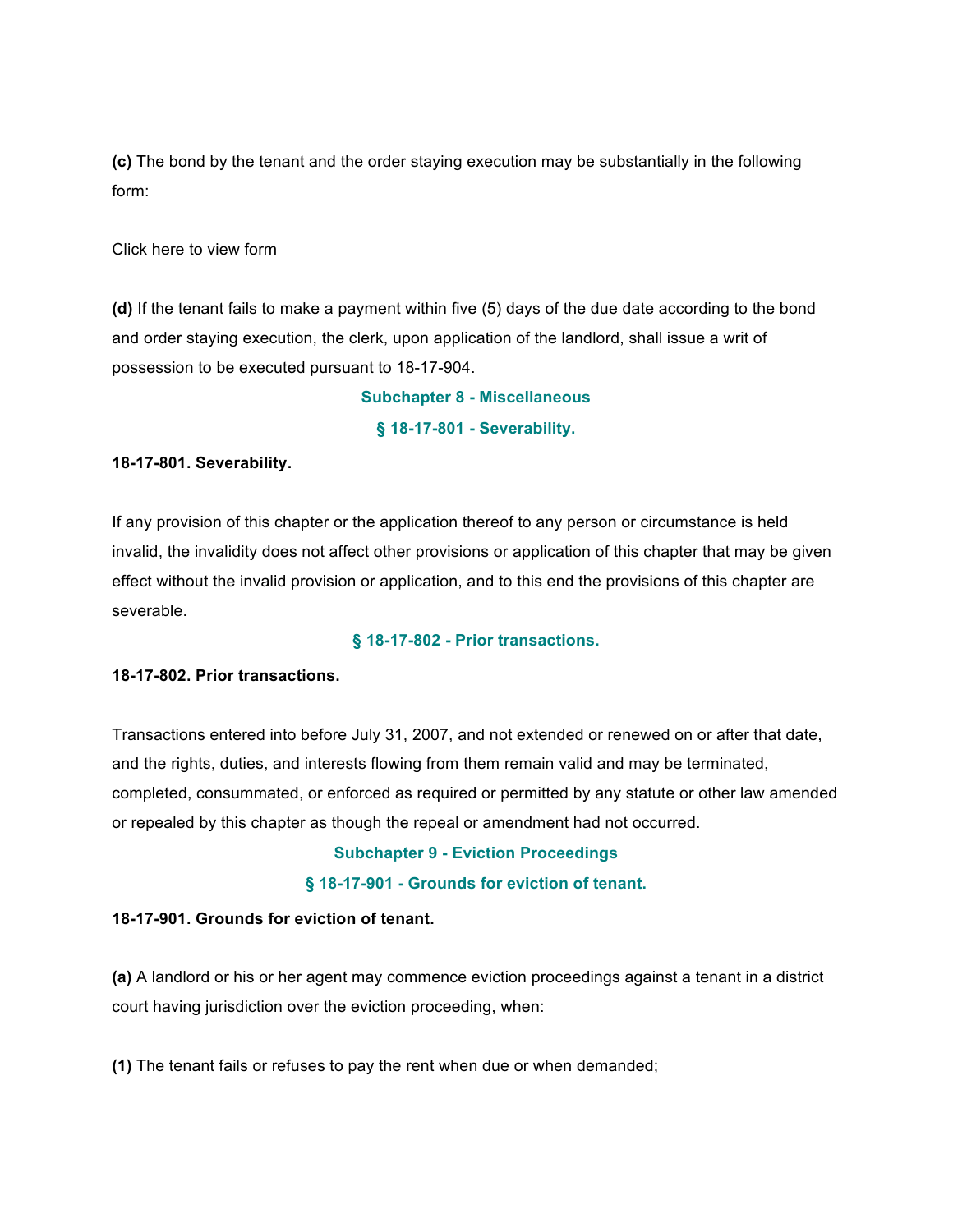**(2)** The term of tenancy or occupancy has ended; or

**(3)** The terms or conditions of the rental agreement have been violated.

**(b)** For residential rental agreements, nonpayment of rent within five (5) days of the date due constitutes legal notice to the tenant that the landlord has the right to begin eviction proceedings under this chapter.

#### **§ 18-17-902 - Eviction proceeding.**

#### **18-17-902. Eviction proceeding.**

**(a) (1) (A)** When grounds exist for eviction of a tenant under this subchapter, a landlord or his or her agent may commence an action for eviction by filing with a district court having jurisdiction a complaint and supporting affidavit of eviction that specifies the grounds for the eviction.

**(B)** The supporting affidavit shall be signed by a person with personal knowledge of the grounds for eviction.

**(2)** The fee for filing an action under this chapter by a complaint with supporting affidavit of eviction shall be as provided in 16-17-705.

**(b)** Upon the filing by the landlord or his or her agent or attorney of a complaint and supporting affidavit of eviction, the district court shall issue an order requiring the tenant to vacate the occupied premises or to show cause why he or she should not be evicted by the court within ten (10) calendar days after the date of service of a copy of the order upon the tenant.

#### **§ 18-17-903 - Service of order -- Posting and mailing requirements.**

#### **18-17-903. Service of order -- Posting and mailing requirements.**

**(a)** The copy of the order to vacate under 18-17-902 may be served in the manner as is provided by law for the service of the summons in actions pending in the district court of this state.

**(b)** When service in accordance with subsection (a) of this section has been unsuccessfully attempted and no person is found in possession of the premises, the copy of the order to vacate may be served by leaving it affixed to the most conspicuous part of the premises.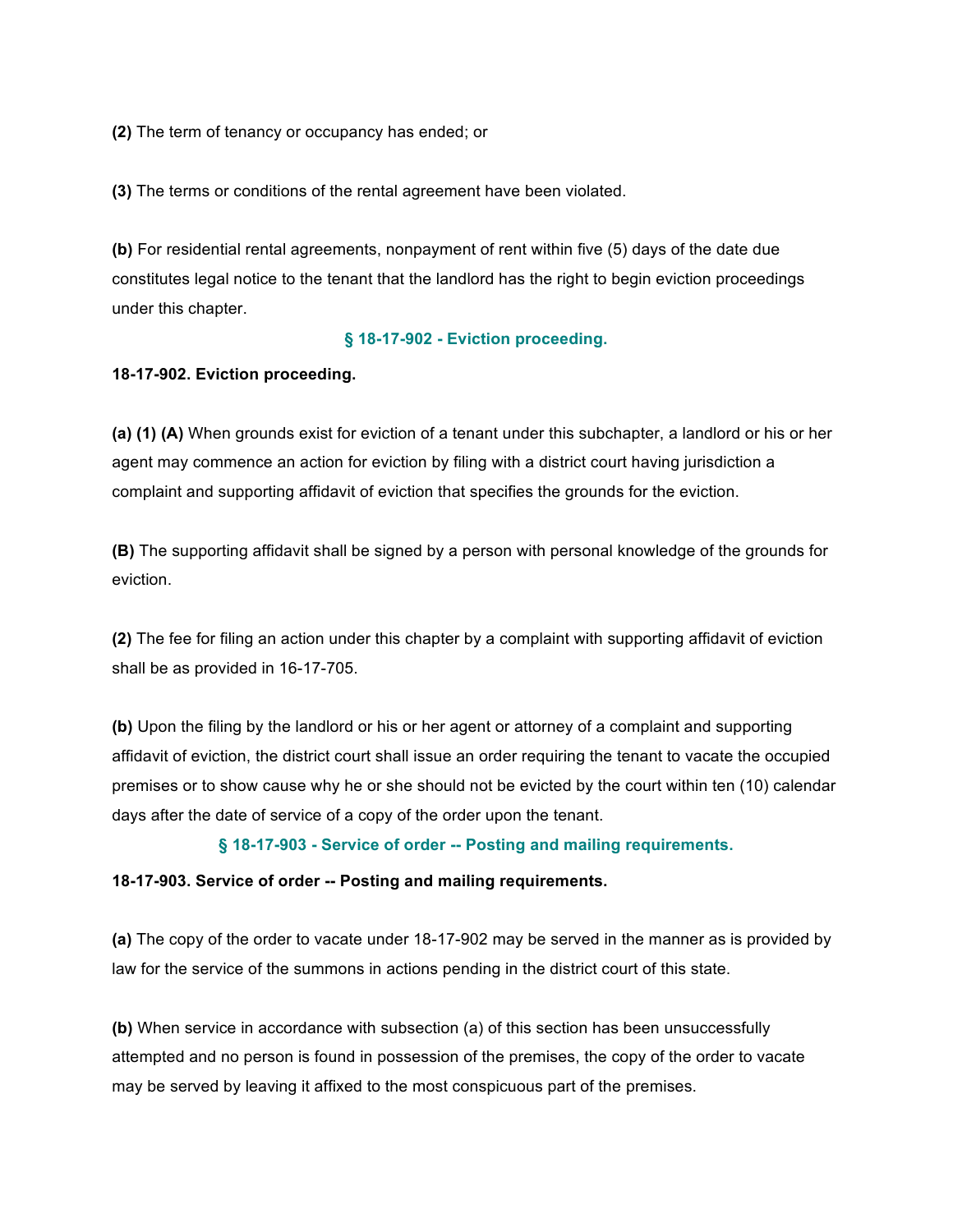#### **§ 18-17-904 - Tenant ejected on failure to show cause.**

#### **18-17-904. Tenant ejected on failure to show cause.**

If the tenant fails to appear and show cause within the ten calendar-day period provided in 18-17- 902(b) as directed by the order or at the court appointed hearing date, the court shall enter judgment in favor of the plaintiff and direct the clerk to issue a writ of possession, and the tenant shall be evicted by the sheriff of the county.

#### **§ 18-17-905 - Trial of issue.**

#### **18-17-905. Trial of issue.**

If the tenant appears and contests eviction, the court shall hear and determine the case as any other civil case.

**§ 18-17-906 - Designation of parties in eviction.**

#### **18-17-906. Designation of parties in eviction.**

In any eviction proceeding in a district court, the landlord shall be designated as plaintiff and the tenant as defendant.

#### **§ 18-17-907 - Effect of judgment for plaintiff.**

#### **18-17-907. Effect of judgment for plaintiff.**

If the judgment is for the plaintiff, the district court shall within three (3) days issue a writ of eviction, and the tenant shall be evicted by the sheriff of the county.

#### **§ 18-17-908 - Effect of judgment for defendant.**

#### **18-17-908. Effect of judgment for defendant.**

If the judgment is for the defendant, the tenant shall be entitled to remain in possession until:

**(1)** The termination of his or her tenancy by agreement or operation of law;

**(2)** Failure or neglect to pay rent; or

**(3)** Eviction in another proceeding under this chapter or by the judgment of a court of competent jurisdiction.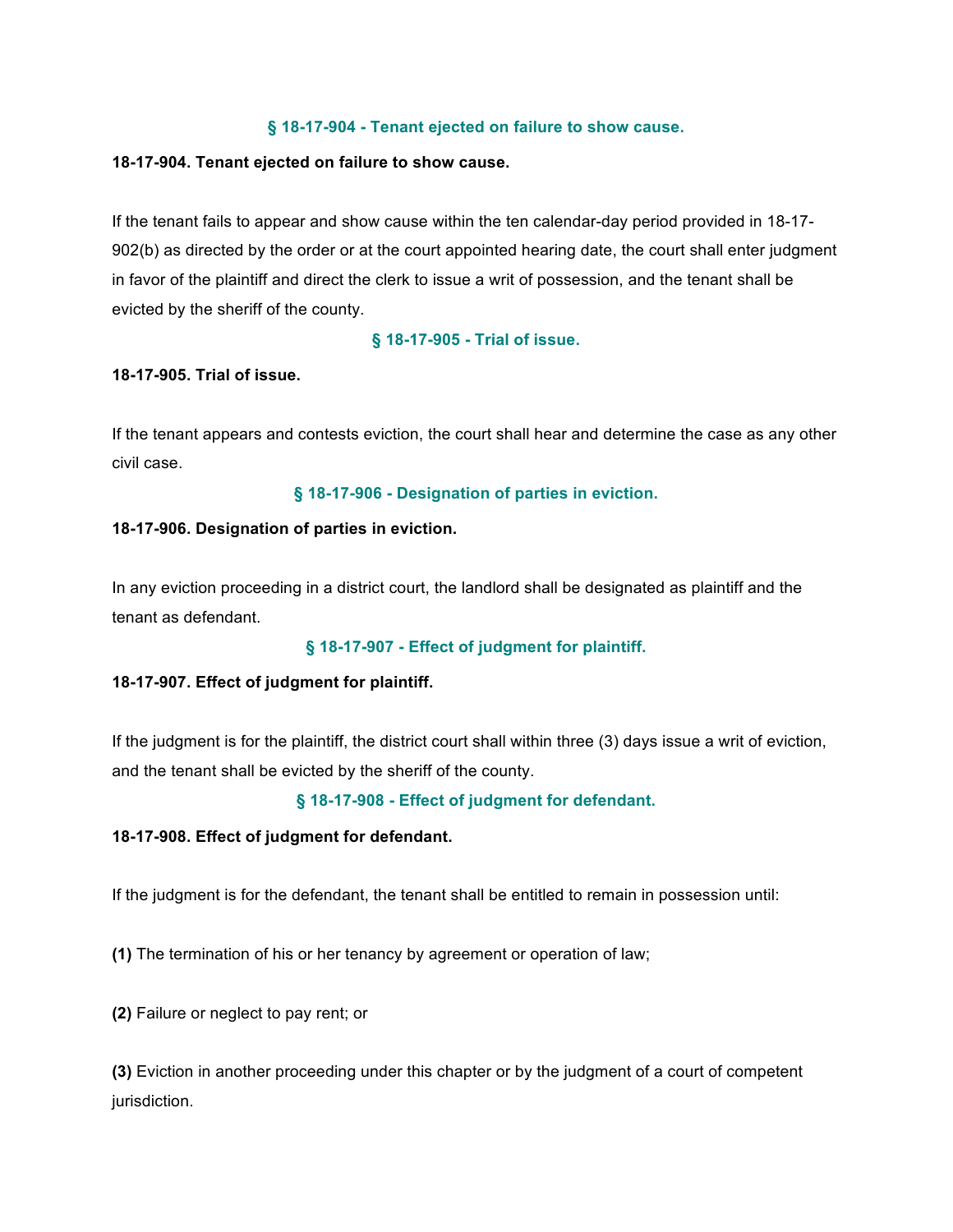#### **§ 18-17-909 - Appeal.**

#### **18-17-909. Appeal.**

Either party may appeal in an eviction case and the appeal shall be heard and determined as other appeals in civil cases.

#### **§ 18-17-910 - Bond required to stay eviction on appeal.**

#### **18-17-910. Bond required to stay eviction on appeal.**

**(a)** An appeal in an eviction case will not stay eviction unless at the time of appealing the tenant shall give an appeal bond as in other civil cases for an amount to be fixed by the court and conditioned for the payment of all costs and damages that the landlord may sustain.

**(b)** If the tenant fails to file the bond within five (5) days after service of the notice of appeal, the appeal shall be dismissed.

### **§ 18-17-911 - Accrual of rent after institution of proceedings.**

#### **18-17-911. Accrual of rent after institution of proceedings.**

**(a) (1)** After the commencement of eviction proceedings by the issuance of an order to vacate or to show cause as provided in 18-17-902, the rent for the use and occupancy of the premises involved shall continue to accrue so long as the tenant remains in possession of the premises at the rate as prevailed immediately before the issuance of the order to vacate or show cause.

**(2)** The tenant shall be liable for the payment of the rent, the collection of which may be enforced as provided with respect to other rents.

**(b)** The acceptance by the landlord of any rent, whether it shall have accrued at the time of the issuance of the order to vacate or to show cause or shall subsequently accrue, shall not operate as a waiver of the landlord's right to insist upon eviction or as a renewal or extension of the tenancy, but the rights of the parties as they existed at the time of the issuance of the order to vacate or to show cause shall control.

#### **§ 18-17-912 - Commercial leases.**

#### **18-17-912. Commercial leases.**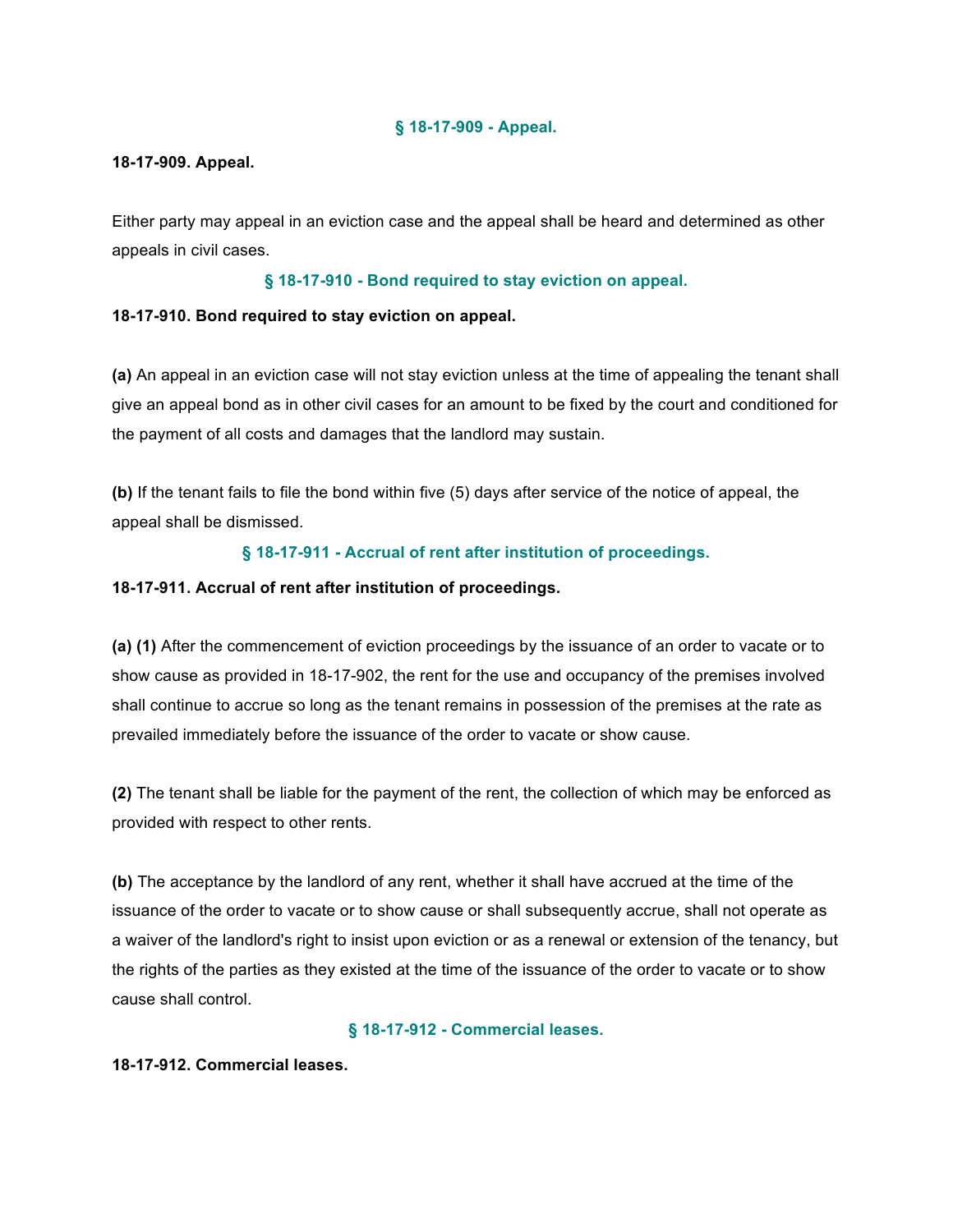**(a)** In any action involving a commercial lease in which the landlord sues for possession and the tenant raises defenses or counterclaims under this chapter or the lease agreement:

**(1) (A)** The tenant shall pay the landlord all rent that becomes due after the issuance of the order requiring the tenant to vacate or show cause as rent becomes due.

**(B)** The landlord shall provide the tenant with a written receipt for each payment except when the tenant pays by check; and

**(2) (A)** The tenant shall pay the landlord all rent allegedly owed before the issuance of the order to vacate or to show cause.

**(B)** However, in lieu of the payment under subdivision (a)(2)(A) of this section the tenant may be allowed to submit to the court a receipt or cancelled check, or both, indicating that payment has been made to the landlord.

**(b) (1)** If the amount of rent is in controversy, the court shall preliminarily determine the amount of rent to be paid to the landlord.

**(2) (A)** If the tenant appears in response to the order to vacate or to show cause and alleges that rent due owed under 18-17-911 and this section has been paid, the court shall determine the issue.

**(B)** If the tenant has failed to comply with 18-17-911 and this section, the court shall issue a writ of possession, and the landlord shall be placed in full possession of the premises by the sheriff.

**(3)** If the amount of rent due is determined at final adjudication to be less than the amount alleged by the landlord, judgment shall be entered for the tenant if the court determines that the tenant has complied fully with the provisions of 18-17-911, this section, and the lease agreement.

**(4)** If the court orders that the tenant pay all rent due and accruing as of and during the pendency of the action , the judgment may require the payments to be made to either the:

**(A)** Commercial landlord; or